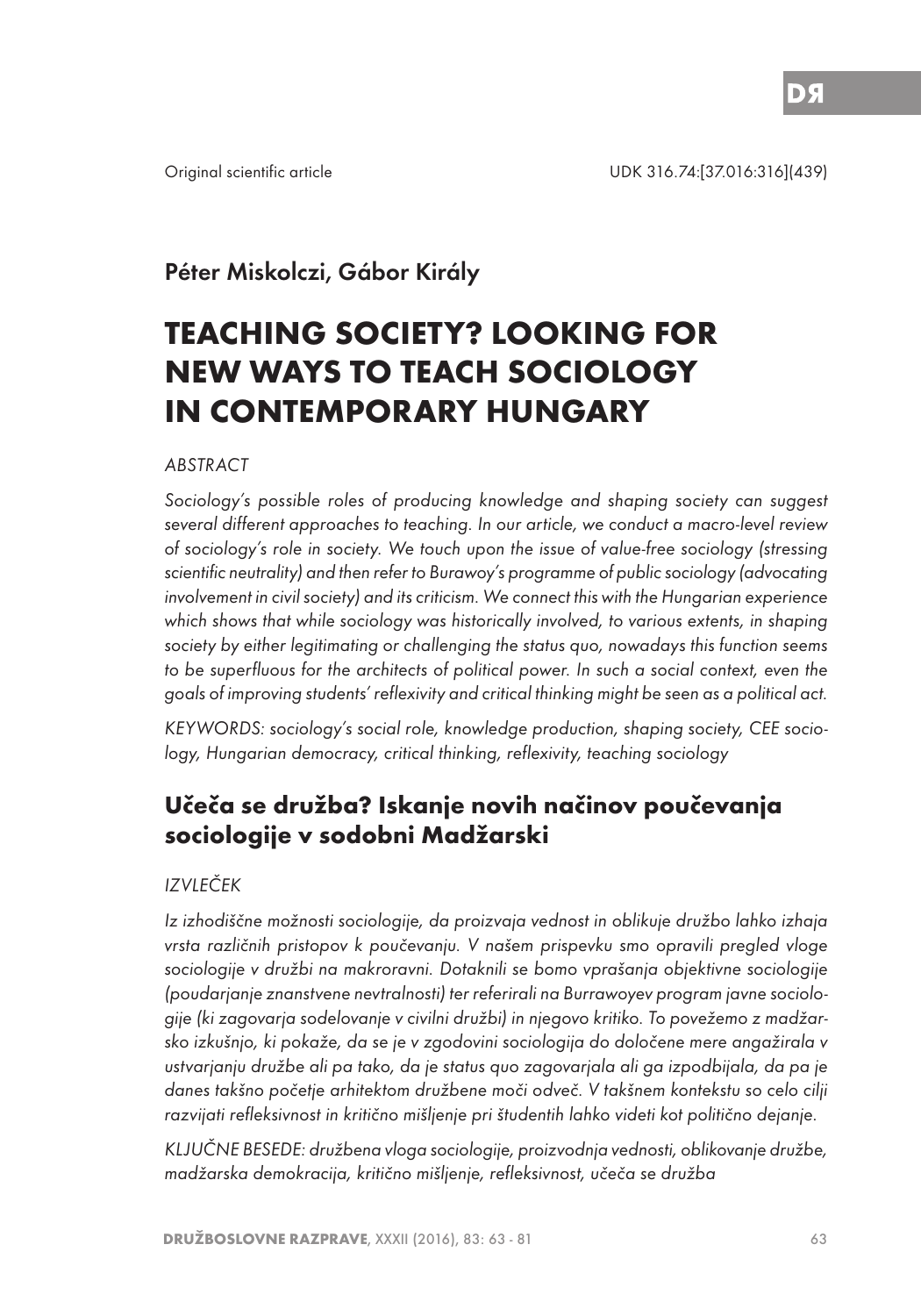# **1 Introduction**

The aim of this article is to investigate the roles that sociology can play in society, with special attention to the Hungarian – and to a certain extent, Central-Eastern European (CEE) – experience, and then draw conclusions with regard to teaching sociology. In doing so, we also make a connection to the main theme of the November 2015 Conference of the Slovenian Sociological Association, "Sociology between producing knowledge and shaping society"<sup>1</sup>. The choice of the topic is partly based on personal motivations (reflection on our professional roles and identities) and partly on external pressures (pressing questions concerning the role of sociology and the state of Hungarian democracy). We believe that these problems have not been discussed previously in this particular constellation.

The first section of the paper investigates the role of sociology in society on a macro level. Is studying society sociology's sole function, or can it possibly have the authority to drive social change in a particular direction? What are the possible roles sociology can take up in its relationship with society? In discussing these questions, we visit the debate on value-free sociology, then move on to the programme of public sociology and its critique. By adding the Hungarian (CEE) experience, we highlight that sociology (just as every science) cannot pretend to be completely independent from external social conditions, which also suggests that it has to commit itself to society to a certain extent.

In the second part, we turn our focus to the activity of teaching sociology (Halasz and Kaufman 2008; Finkelstein 2009; Rickles et al. 2013). Based on the findings of the first part, we delineate a number of possible directions for teaching (introductory) sociology courses, and discuss the challenges that they face. We present some of the decisions that we have made in our struggles to capture, motivate and develop our student audience while being responsible scholars as well.

# **2 The role of sociology in society**

What is the purpose of sociology? Is there a single, unitary 'sociological ethos'? What is its relation to 'society' at large? All important questions, the answers to which have strong implications concerning the identity and role of the individual sociologist and their everyday activity.

#### **2.1 Can sociology be value-free?**

The debate on the possibility of value-free sociology concerns the problem of 'moral statements'. Since sociology studies social life, it is inevitable that value judgements and moral issues will fall under its scope. However, it is not at all obvious whether sociology itself can present evaluative, judgemental statements as its (scientific) findings. If sociology

<sup>1.</sup> This article is based on the paper presented at the 'Annual Meeting of the Slovenian Sociological Association 2015 – Sociology between Producing Knowledge and Shaping Society' that was held from 6th to 7th November 2015 in Ljubljana, Slovenia.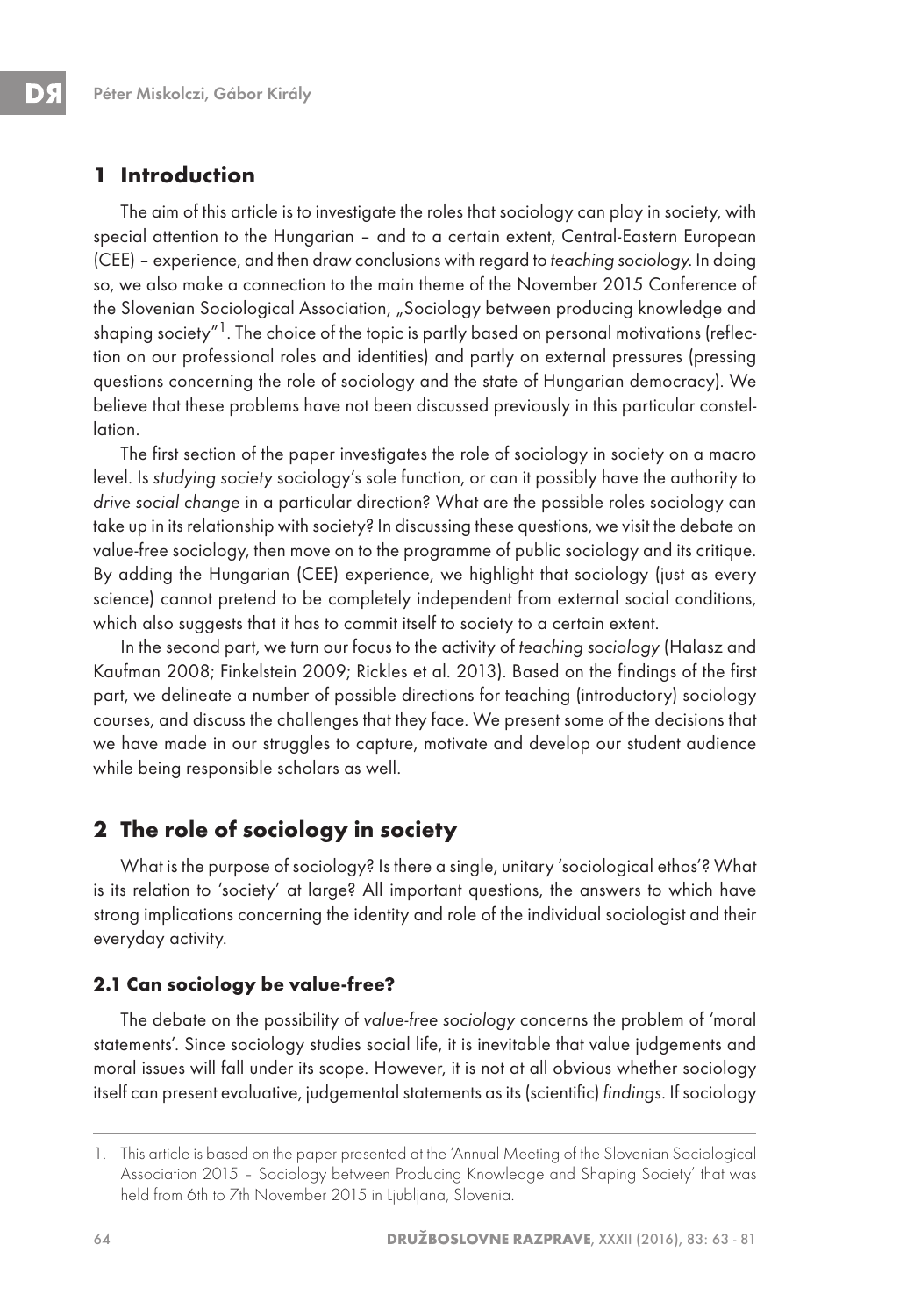can be value-free (or, as some assert, it can be only that), then it has no grounds whatsoever

Philip Gorski (2013) is a defendant of the value-involved position. He argues from the standpoint of ethical naturalism, which states that since human beings will flourish under certain conditions and falter under others, it is possible to tell what is 'good' for humans from what is 'bad' for them (Gorski 2013: 543). Moreover, facts and values are not easily separated even philosophically. On the one hand, facts are often value laden, being established with the help of 'good' theories or 'the best possible' methods, which inherently carry a value judgement. Conversely, values are also fact laden, because they have an 'experiential basis', and we adjust our values on the basis of facts we encounter. Therefore, science is fit to investigate values as well as facts. "The object of these investigations is [to deliver] discoverable truths about the good life and the good society" (Gorski 2013: 543, our emphasis). Even so, he does not think sociology can 'legislate' values or become a "Ministry of Ethical Information" (Gorski 2013: 553).

to prescribe a direction for shaping society.

In response, proponents of the value-free position assert that philosophically, facts and values are totally distinct worlds with no logical connection. The only foundation that a value-free social science needs is the mere ability to construct value-free statements, and that is perfectly possible. Confronting the idea of facts being 'value-laden', they agree that within the practice of social science, 'good' theories and methods are selected in an evaluative way. However, this value judgement is internal to science, which in no way compromises the output, which can be presented in a value-free way. What they reject are external value judgements, whereby social science evaluates the world it studies, or gives advice on how the world 'ought' to be (Black 2013: 767–768; Campbell 2014: 446–447). They also refer to Max Weber, who in an essay on the topic repeatedly calls "all matters of evaluation scientifically undemonstrable" (Weber 1949: 6). For them, such a value-involved social science is simply not science. Thus, what is the ethos they suggest for sociology and the sociologist? Campbell allows that scientific findings can be put to use in order to achieve an end, and that rigorous scientists, outside their scientific roles, can engage in honest and well-separated value-involved activities (echoing Weber 1949: 5). However, this dual role of the scientist might 'confuse audiences' and, therefore, it is best to stick to one's "true vocation" instead of playing the "high priest of humanity" (Campbell 2014: 449–451).

This debate pertains strongly to sociology's role between producing knowledge and shaping society. The latter role seems incompatible with value-free social science, at least in the eyes of those who defend it. We will revisit the problem below and see if some ground for consensus between the positions might exist or not.

#### **2.2 Public sociology**

In his 2004 American Sociological Association (ASA) Presidential Address, Michael Burawoy delivered a grandiose call For Public Sociology (Burawoy 2005a). His address and subsequent articles on the matter (Burawoy 2005b; 2007; 2009) offer a very clear and ambitious programme for sociology, in both the roles of producing knowledge and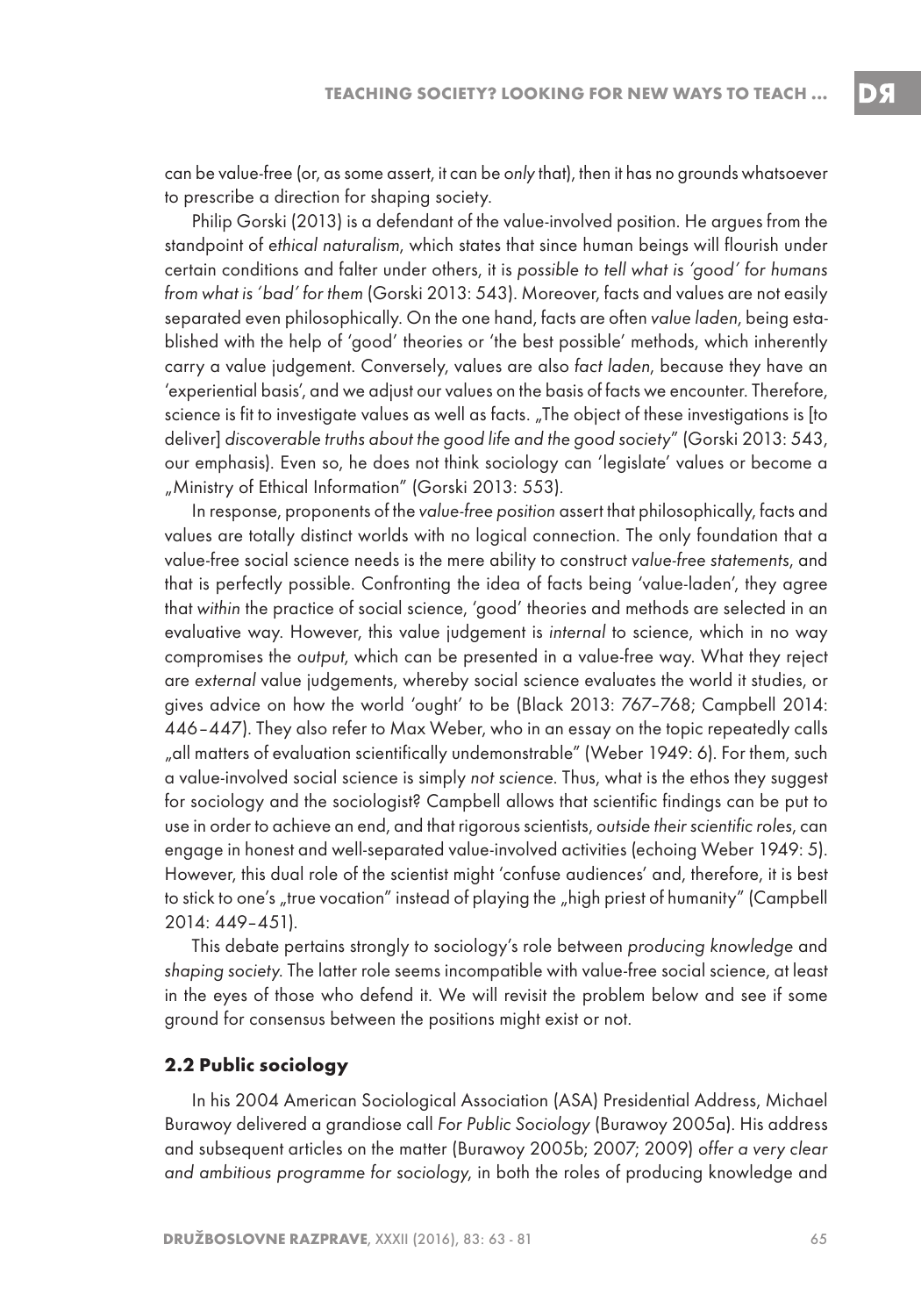shaping society. In Burawoy's narrative, sociology 'responds' to waves of market and state encroachment upon civil society.<sup>2</sup> By civil society, he means "organizations, associations and movements that are neither part of the state nor part of the economy" (Burawoy 2009: 196). Without civil society, sociology as a whole cannot exist and will disappear, as it did in Nazi and Communist regimes (Burawoy 2005a: 24; 2009: 196).

Burawoy outlines four types of sociology (a 'division of labour'), inseparable from each other even in their antagonisms. The first is professional sociology, which defines its research programmes according to its own considerations, and executes them with the utmost methodological rigour and exactness (Burawoy 2005a: 10). It produces instrumental ('factual') knowledge for an academic (professional) audience. Burawoy repeatedly stresses the prime importance of professional sociology (Burawoy 2005a: 10; 2005b: 424; 2007: 139–140), because this is the branch that provides legitimacy and expertise for the others. Without it, all sociology could be discredited as unscientific.

Next, policy sociology is "in the service of a goal defined by a client" (Burawoy 2005a: 9), instrumental knowledge aimed at an extra-academic (lay) audience. The client can be the state and private organisations alike; a general risk here is that the privately defined goal can divert the scientific process (Burawoy 2005a: 17). Then, pubic sociology "brings sociology into a conversation with publics" (Burawoy 2005a: 7), providing reflexive ('evaluative') knowledge to extra-academic audiences. Finally, critical sociology provides reflexive knowledge to academic audiences, and acts as some sort of 'conscience' of the discipline. His critical sociology is not the internal value-judgement of an otherwise value- -free sociology: it questions the very foundations of established paradigms as its duty, serving scientific progress (Burawoy 2005a: 10).

The programme of public sociology is, therefore, engaging sociology and society in a dialogue. Burawoy also refers to Habermas's (1984) notion of "communicative action" in his discussion<sup>3</sup>. He assures us that *"public* sociology has no intrinsic normative valence, other than the commitment to dialogue" (Burawoy 2005a: 8). He sees this activity as a must in the present time of market and state colonisation. By defending civil society, sociology defends "the interests of humanity" (Burawoy 2005a: 24). For him, this is seemingly self-evident since he believes that most sociologists were driven to the profession by a "passion for a better world" (Burawoy 2005a: 5).

<sup>2.</sup> We are currently witnessing an "offensive against civil society", and the academy is subjected "to political surveillance" (Burawoy 2007: 144–145) while being financially insecure as well (Burawoy 2005a: 7). This experience is not unique to the West; in post-Socialist European countries, the free reign of the market damages civil society and the practice of sociology (Burawoy 2009: 191).

<sup>3.</sup> Habermas's theories could also offer a strong foundation for a discussion on the role(s) of sociology. His model of deliberative democracy (Habermas 1996) outlines an arrangement in which the power centre is influenced by a periphery during the political decision-making process. Since the centre cannot manufacture legitimacy for and by itself, it is provided through public discourse: the opinion- and will-formation of citizens. (Public) sociology looks very much compatible with this model, playing a part in public discourse.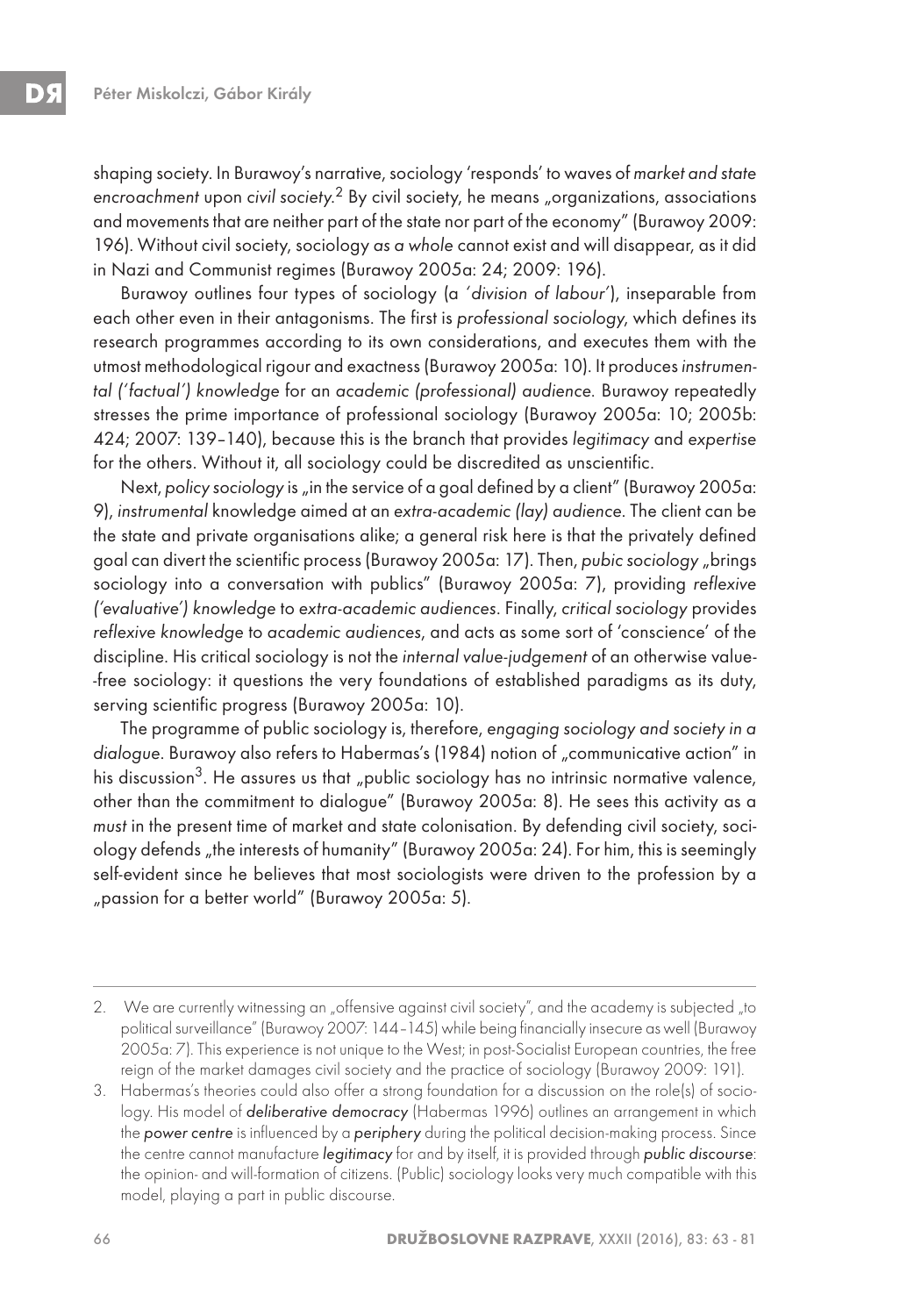#### **2.3 Critique of public sociology**

Burawoy's vision of public sociology was not met with unqualified enthusiasm. Even those sharing his passion for a 'better society' do not wholly agree with him. Brint's (2005) overall assessment is that Burawoy's vision of public sociology is leftist and liberal. Brint reminds us that whatever passions govern the sociologist, they must always put scientific truth first, even if it contradicts their personal convictions (Brint 2005: 48–50). Similarly, Scheiring (2006) brings his experience as an 'activist' into his commentary. He, too, emphasises the prime importance of sticking to scientific standards, even in the most 'public' of activities, because prejudicial blindness or methodological weakness (bad enough in themselves) will ultimately 'hurt the cause' as well (Scheiring 2006).

Brint finds it unlikely that public sociology would really want to engage all kinds of civil publics (such as book-reading or gardening clubs); many of these do not need reflexive sociological knowledge. He suspects that Burawoy is concentrating on community groups that challenge the power structure (Brint 2005: 51–52). He accepts Burawoy's fourfold division of sociological labour, however, he draws attention to the risks that the competition of these four arms pose. He would like to see professional sociology as the unquestioned structural and moral centre of the discipline (Brint 2005: 57–58). Lengyel's (2006) remarks bear some similarity to this argument: he does not agree to have the four branches institutionalised separately. For him, it should be the same sociologist who carries out strictly scientific research, informs the pubic, teaches and gives advice, and is attentive to the grievances of civil society (Lengyel 2006: 108).

Deflem (2013), writing in the American context, labels public sociology "heavily politicised", and its stance toxically ideological. Sociologists have fallen for "a radicalized sociology, under the seemingly benign heading of public sociology, simply because they do not have the intellectual skills necessary to think critically about their own activities" (Deflem 2013: 161–162, our emphasis). Marketisation also played some part in this deterioration, namely in the sphere of higher education. In short, the problem is that universities now need a high number of students to survive financially. While other (mostly natural) sciences are able to maintain their standards, sociology, being intellectually weak already, seems to succumb to these pressures, and accepts students of mediocre ability, helping them obtain a degree. For Deflem, this amounts to a "total lack of morality" and his remedy is to "make sociology unpopular" and relaunch it on much stricter scientific standards (Deflem 2013: 162–165).

Overall, the debate suggests that Burawoy and his public sociology is equally committed to both activities of producing knowledge and shaping society, where the latter must be firmly founded on the former. However, he also sees the existence of a civil society as a precondition for the existence of the whole of sociology. Some of the criticism is concerned with stressing the importance of the scientific approach even more. Some of it questions Burawoy's fondness for civil society. Finally, some of it sees the whole project of public sociology as radicalised and partisan, finding the roots of sociology's troubles not mainly in state or market domination (i.e. wider social conditions), but rather in its own intellectual weakness.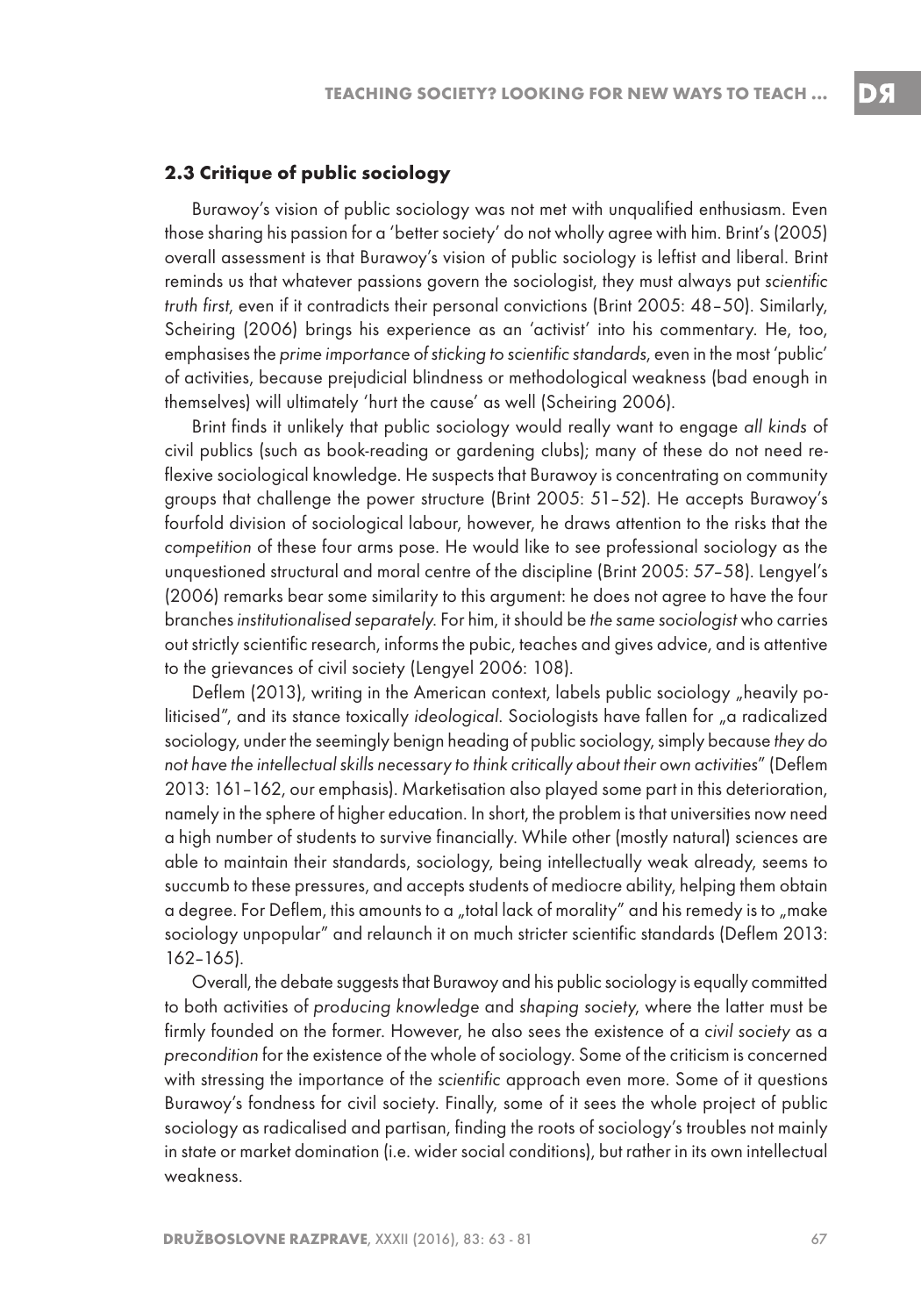# **2.4 The role of sociology: The Central-Eastern European historical experience**

In the review so far, we have investigated the role of sociology 'in general' – and while some of the views were highly abstract, some of them were obviously situated in a certain time and place. Naturally, we are most familiar with the contemporary Hungarian situation concerning the role and challenges of sociology, and our analysis is centred on our country. Nevertheless, we would like to present a 'regional' post-socialist account of this topic. We believe that the Central-Eastern European experience will add an important new aspect to the discussion by drawing attention to the importance that wider social conditions bear not only to the (contentious) society-shaping, but also to the knowledge-producing activities of sociology. The views of CEE authors also help us to map out the similarities and differences between Western (European and American) and Central-Eastern European discourse on the roles of the discipline.

Sociology's history as an institutionalised discipline does not span a full century in Central-Eastern Europe. However, almost every country has an early 20<sup>th</sup>-century tradition, in which social scientific thinking was linked to questions of social modernisation: whether to conduct it in an 'imported Western' way or on the basis of national cultural resources. In Hungary, early sociology had strong links to journalism as well – informing the public on a range of issues, e.g. living conditions of the peasantry (Némedi 2009: 152–154). Sociology was established as a science following the 'Khruschev thaw', in the early to late 1960s, throughout the socialist bloc. Sociology's relationship with the Socialist state power was ambivalent. It was a servant of official propaganda, strictly Marxist in its foundation, and 'careful' in its choice of research topics. However, this did not fully quench the development of a methodologically rigorous, positivist social science – one which, by uncovering 'unfavourable truths' about social reality, also provoked the anger of the authorities (Boyadijeva 2009: 163–165; Mucha and Keen 2009: 130–133; Némedi 157-154 :2009; Zdravomyslova 2009: 142–143).

Zaslavskaia (1997), in her discussion of Russian sociology, names three functions of the field: the first one is scientific-cognitive, i.e. knowledge production, which already had its beginnings in socialist times. The possibility for the next two functions was opened up by the transition to a democratic society (with a market economy). The political function means the provision of feedback for government and assistance in "the effective management of social development". The civil function is the 'creation of a civil society' and 'social enlightenment' – strong words which imply activism; however, Zaslavskaia sees it fulfilled through the provision of reliable knowledge to the public sphere (Zaslavskaia 1997: 34, 37), arguably not going even so far as Burawoy does with his dialogic public sociology.

In post-transition years, CEE sociologies faced a number of challenges. These seem to recur almost invariably in every country. First of all, the discipline had to renew itself, shaking off (then re-evaluating) its Marxist philosophy, updating its theoretical and methodological standards. A successful renewal led to the pluralisation and fragmentation of the discipline at the same time (Zaslavskaia 1997: 38; Zdravomyslova 2009: 140). Second, the market economy opened up new possibilities for putting sociological knowledge to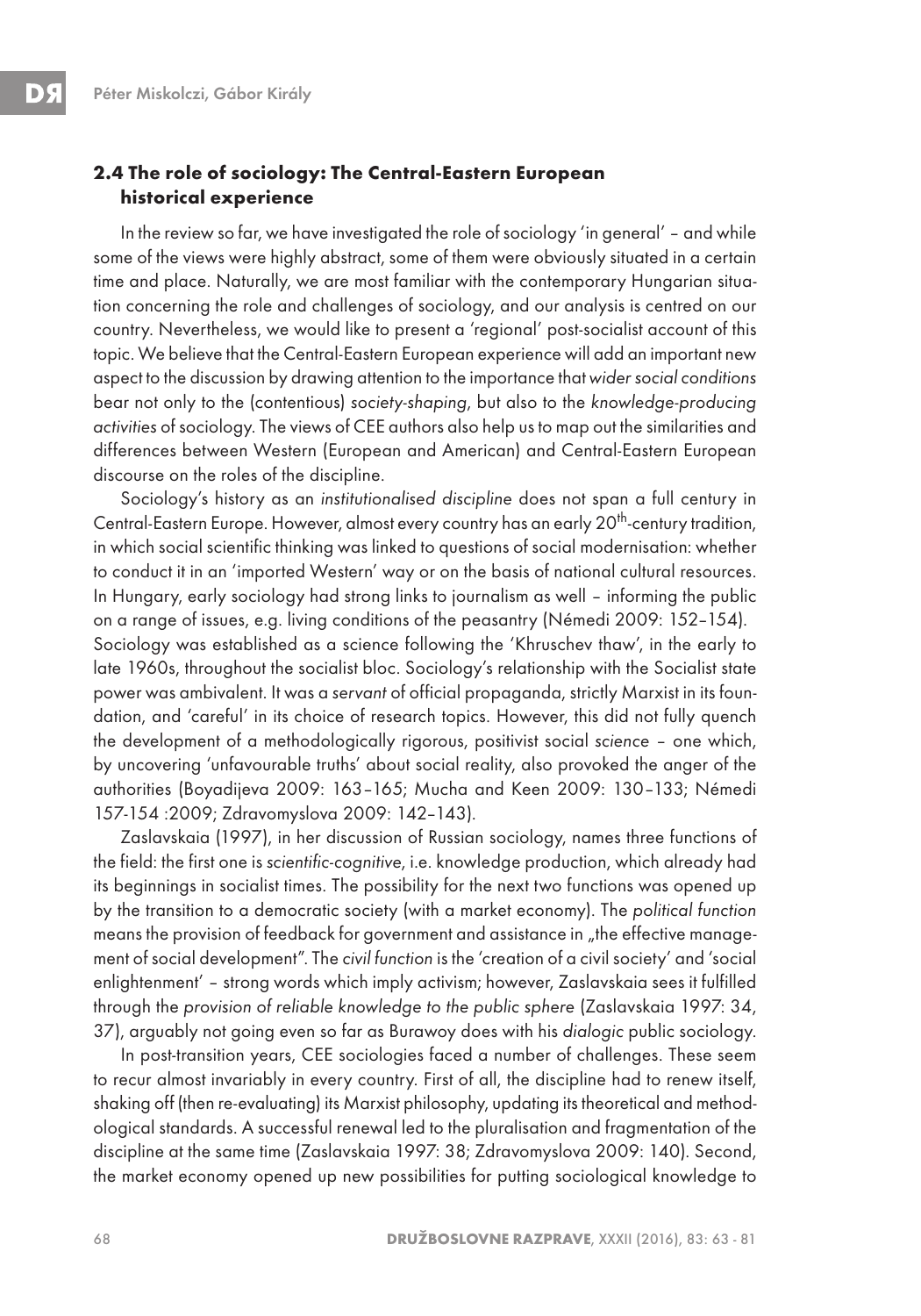practical use. The new fields of market research, media analysis and opinion polling were often presented as 'sociology' in the media, creating a false impression and undermining the social status of the discipline, because these marketised activities were often seen as inaccurate, arbitrary or outright partisan (Boyadijeva 2009: 167). Third, sociology had to reevaluate its relationship to politics. While sociologists found it a 'natural' role for them to participate in the democratic transition with the provision of scientific knowledge, they had to accept that they were ill-prepared for it. The fact that sociology failed to foresee the collapse of socialism weakened its status as a proper science (one capable of making predictions). Moreover, the production of sociological knowledge could not keep up with the pace of the rapid social transformation, and was often unable to provide information, either for policy use, or for the purpose of keeping the public informed, undermining sociology's status further (Boyadijeva 2009: 170–171; Némedi 160 :2009).

Another possible role of sociology, described in connection with the post-socialist transition (but also applicable to its social role in general), is to provide a vocabulary of public reasoning which helps to understand social reality not only to professionals, but to the members of society as well. In Hungary, sociology exercised such functions in the past (Kuczi and Becskeházi 1992; Szabari 2010). As Kuczi argues, sociology became the lingua franca of public reasoning with many 'lay' sociologists entering the debate (Kuczi 1991). Using Kuczi's own words, sociology "became the language of transmission for various groups of intellectuals; physicians, teachers, engineers, public educators, editors, etc. who used the terminology of sociology in public discourse" (Kuczi 1996). To this we might add that, while supplying vocabulary in itself can be a value-free exercise, in public discourse, uses and abuses of this vocabulary will deepen the public's confusion: is it sociology, the language of which we use, that is inherently value-involved?

Observing the experience of the post-socialist transition, CEE authors draw similar conclusions to each other (Boyadijeva 2009; Mucha and Keen 2009; Zdravomyslova 2009). First, they contend that the relationship to politics is highly problematic, and that direct (personal) involvement in politics, or propagandistic misuse of scientific sociology is unacceptable (although in Russia, a certain group of sociologists want to re-establish the discipline on national-religious grounds, see Zdravomyslova 2009: 144). Nevertheless, many also hold the view that providing knowledge for policy use – in order to improve social conditions – is an acceptable and desirable role, or a natural part of sociological practice which goes without comment (Boyadijeva 2009: 172). As for Zaslavskaia's civil function, CEE sociology looks cautious in its activism: the need for a strong civil society is spelled out (Boyadijeva 2009: 172), but sociology's main role is seen in informing it, even by those who emphasise that the discipline has to "engage with a civic position" (Zdravomyslova 2009: 147).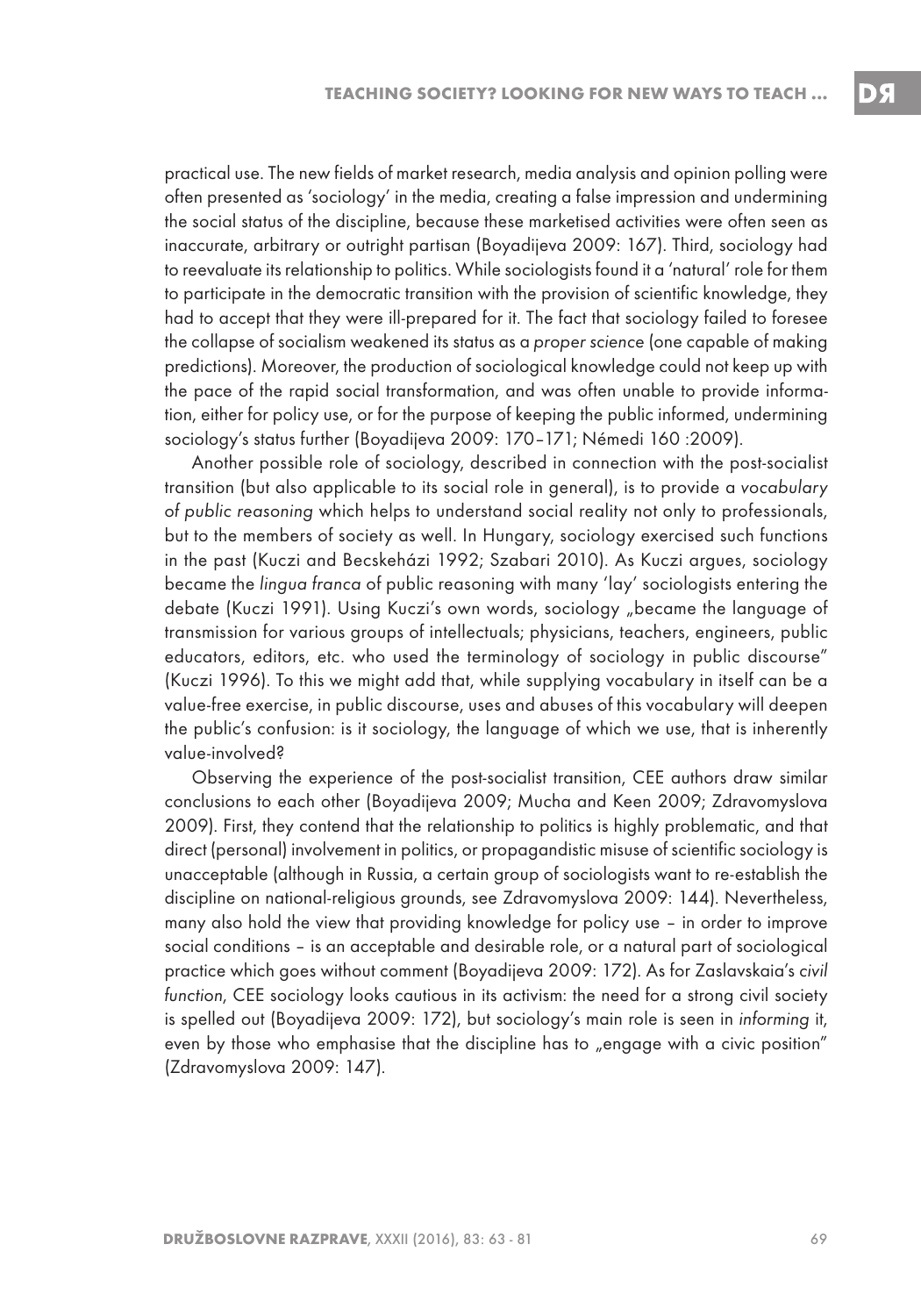#### **2.5 The Hungarian experience: recent developments**

The works cited above suggest a number of roles for sociology in post-socialist countries. Besides being a science, established and professionally reproduced within the university, the roles of the 'expert on social reality', 'policy advisor', 'educator of the people' and 'partner of civil society' are all possibilities. Practically all of them require, to some degree, the functioning of a democratic country where these activities are possible.

Looking at the actual political landscape of present-day Hungary, we can see that there are concerns about democracy in terms of hollowing out (declining involvement in politics) and backsliding effects (returning to semi-authoritarian practices) (Greskovits 2015). Critical voices are strong not only in relation to Hungary (Kornai 2015), but to Poland as well (Albrecht 2016). Notably (although for different reasons), concerns about weakened democracy were also part of Burawoy's analysis (2005: 4–5), to which his public sociology was a response.

It seems that political leaders in Hungary (and Poland) step away from dialogic mechanisms of public opinion- and will-formation to create politically effective constellations and acquire more political control. Some have argued that the shift toward a 'leader democracy' (Körösényi 2005) can be attributed to the crises of 'party democracy' and the celebrity culture of the mass media (Pakulski and Körösényi 2013). Thus, it is a common phenomenon in the political sphere, not just in Hungary but in many countries.

However, the Hungarian case on "national consultation on immigration and terrorism" paints a rather grim picture in relation to both the potentials of deliberative democracy and the roles of sociologists in it. According to the official reasoning, 'national consultations' – questionnaires sent to all Hungarian citizens – were instigated so that the government seeks the opinion of Hungarian citizens on important policy issues. Yet, in many ways those who designed these consultations did not even attempt to meet any kind of scientific and professional criteria. This is particularly true for the last national consultation "on immigration and terrorism". According to experts in migration<sup>4</sup>, questions were formulated in a biased way (Bocskor, manuscript), additionally, the ordering of questions was misleading, connecting immigration and terrorism, and since the prime minister asked citizens to fill and send back the questionnaires, the resulting sample was skewed politically. Moreover, a billboard campaign had already commenced when the data gathering phase was still under way. These facts together show that the aim of the national consultation was not to seek but instead shape citizens' opinion.

Apart from the fact that it was particularly bad social science, as a political strategy it was quite effective and the national consultation proved to be a shrewd political tool. As official language dominated public reasoning and the media in general (Bernáth and Messing 2015; Bocskor, manuscript), everyday discussions are also structured according to the official vocabulary.

<sup>4.</sup> In an open letter sent to the prime minister, a group of social scientists requested the halting of the 'national consultation' because the questionnaire "lacks all **professional** and moral considerations" (Artemisszió blog 2015, our emphasis).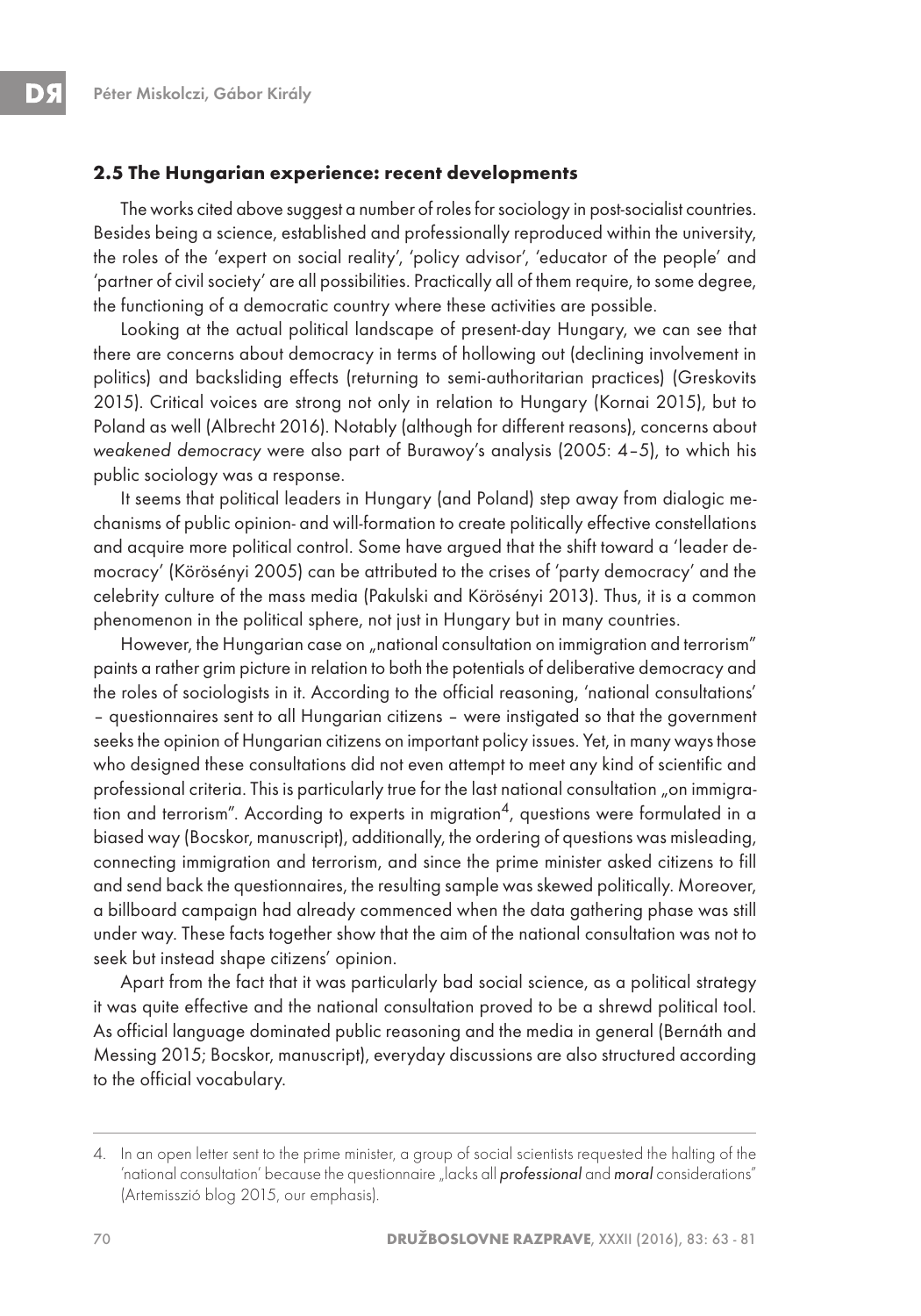Further, it is also worth mentioning that in the national consultation and the follow-up campaign, we can witness elements of the magical narrative worldview – similarly to the archaic, 'fairy tale' type narrative structure of the official discourse in 1950s Hungary (Kuczi and Becskeházi 1992: 28–29). As an analogy to the linear chronology of events in tales (Kuczi and Becskeházi 1992: 91), at first there is 'order and peaceful life' (our way of European life based on Christianity and national uniformity), which is then disturbed by an external evil (mostly Muslim migrants), which calls for an extraordinary hero (Hungarian government protecting Hungarian people) who fights the disturbance and restores balance to the universe (see also: Propp 1999). While the political effectiveness of this strategy cannot be questioned, there are several lessons to be learnt from the case.

Firstly, it seems that in a relatively new democracy, the social opinion- and will-formation mechanisms of the citizenry can be 'hijacked' by political actors strengthening their fears and anxieties, thereby producing mass loyalty and legitimacy for specific policies. This questions the potential of civil society and public discourse shaping policies and decisions in the present. Thus, the likelihood of sociology – through engaging with civil society – being able to shape public policy (directly or even indirectly) is dwindling. Secondly, the case also demonstrates that political actors are becoming very aware of the role of interpretative frames (Goffman 1974) and the vocabulary they use (Lakoff 2014). Moreover, they also know that they must dominate the scene with their discourse in order to strategically ensure that citizens use the same vocabulary and frames for thinking and reasoning as the official discourse. This also limits the sociologist's role as the one who elaborates and develops the vocabulary for public reasoning. Thirdly, the national consultation also tells us how politics can utilise knowledge production mechanisms for their own benefits. While the consultation was neither a real consultation based on dialogue nor a proper opinion poll, its results still aimed to present reality – even if it is the reality political actors want the public to see. Scientific criteria of knowledge production such as neutrality and objectivity are cynically ignored, while the whole set-up was camouflaged as a quasi-scientific research process piggy-back riding on the prestige of scientific procedures.

The most painful lesson of the national consultation is that social scientists are not even required to assist in producing the knowledge that political actors want to see, but are totally bypassed in presenting the 'true voice' of the people. Of course, it can be argued that this was a one-off situation, but still one may ask whether social science in general and sociologists in particular still stand a chance, not even of shaping social reality, but to operate as a truth-producing enterprise, if political actors can produce their own 'knowledge' about the world and communicate the alleged results on billboards. After all, what could be the role of the sociologist in such a situation? Even the most value-free and purely scientific observations (namely, pointing out the appalling methodological errors amounting to manipulation) will propel them into the centre of political turmoil – in the words of C. W. Mills, "in a world of widely communicated nonsense, any statement of fact is of political and moral significance" (Mills 1959: 178). Another possibility is to remain silent, perhaps because the government's national consultation never aimed to be published in peer-reviewed journals, and it could, theoretically, therefore fall outside the confines of scientific discourse.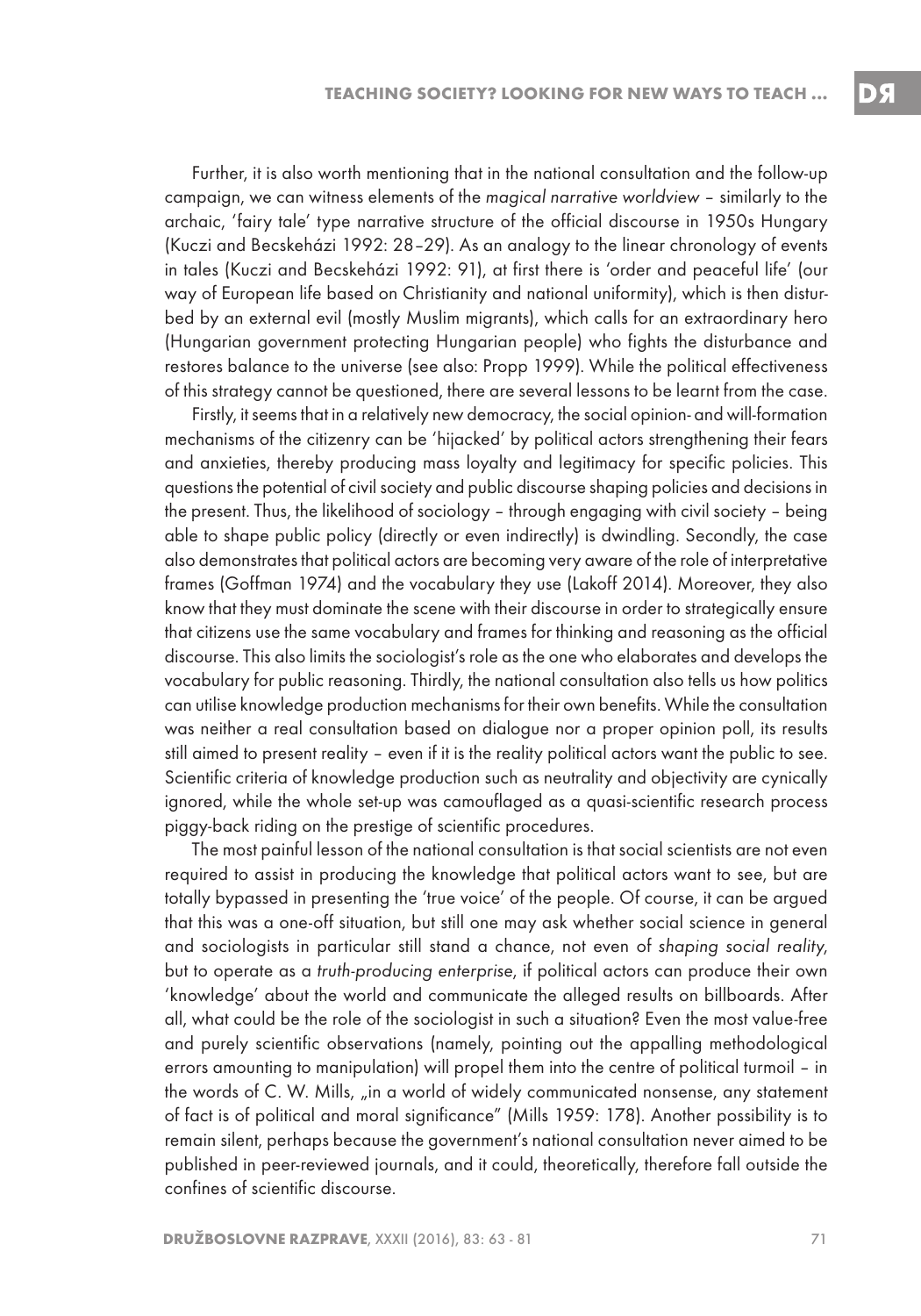## **2.6 Synthesis of theory and CEE experience**

So far, we have conducted a macro-level review in search of sociology's role between producing knowledge and shaping society. We have summarised the findings in Figure 1, which we explain below.





First of all, we would like to highlight that sociology and society are never two distinct entities, since the former exists and operates within the latter, even if it often has to take the standpoint of the perfectly disinterested observer. Therefore, sociology, just as the other circles in the figure, is one of the 'spheres' within society. We identified a number of other spheres, and the arrows describe the relationships between them, with references to the authors cited above. It is notable that a number of connections were identified by several authors, even though they may have used different terms to explicate them.

The diagram aims to spell out that not all of the relationships are legitimate in everyone's eyes, because some of them venture beyond knowledge production and aim at shaping society. However, we would also like to highlight the possibility of a consensus between the views presented above. The knowledge producing function was not questioned by anyone, thus it looks to be a good starting point. Personal involvement in politics is basically also forbidden by all. However, the figure also shows that connections to politics will exist through other avenues, e.g. by providing vocabulary for public discourse, and sociological knowledge being adopted for policy use (which could actually happen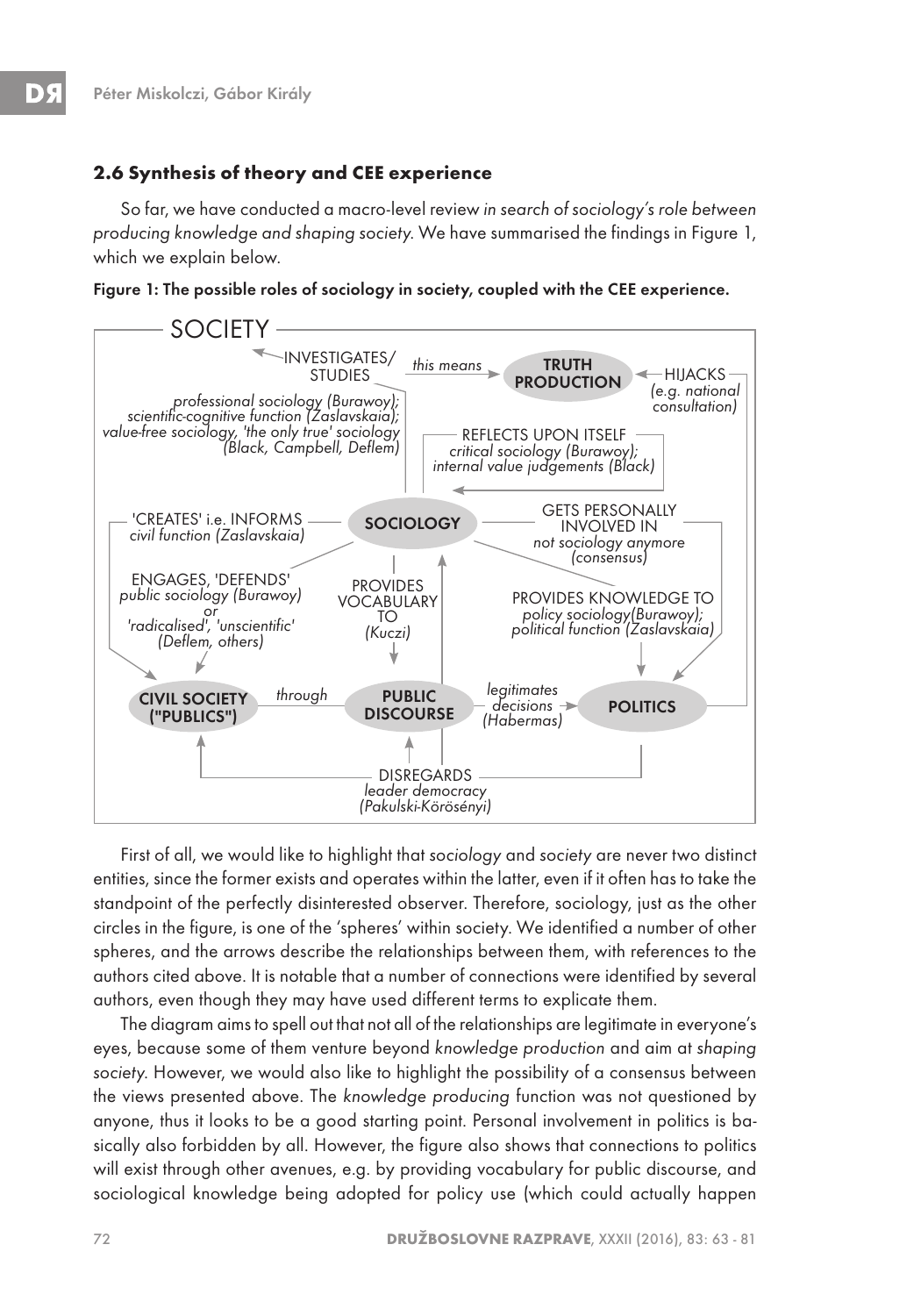without sociology explicitly 'providing' such information; after all, scientific results, once published, are free to be used by all). We also showed the possibility of politics hijacking the pivotal truth-producing activities of sociology.

The project of 'defending civil society' is contentious, and, as the figure shows, unacceptable for some. However, proponents of a value-free sociology, who find this connection suspicious and radical, did not discuss the type of social organisation which allows scientific activity. The Hungarian experience especially strongly reminds us that even the most 'disinterested' science needs a wider social environment where freedom of scientific thinking, knowledge production and dissemination are possible, and truth production is not monopolised by the market or the state (politics). When this basic freedom is at stake, all of the sciences might have to subscribe to a 'minimal social programme' of its defence.

# **3 Teaching sociology in Hungary**

We now turn to the sphere of the university, where sociologists engage in their research and teaching activities. This seems to be the sphere which is not going away, whether we uphold value-free science or not, agree with public sociology, participate in the public discourse, or are ignored by the political centre, the classroom audience is just as ever present as the pressure to publish.

While many of the founders and headlining figures of sociology were also active as teachers, the practice of teaching currently does not seem to be at the forefront of scientific discussion within the field. This absence has been pointed out in various contexts (Davies 2010; Harley and Natalier 2013: 392). On the other hand, Teaching Sociology is a quality journal in its own right, dedicated to this very topic. Most of its articles focus on methodological innovations in teaching and on ways to improve students' cognitive (and in its service, sometimes emotional) involvement in learning the subject<sup>5</sup>. Many of these methods aim to help students establish the connections between 'real life' and sociology's body of theoretical and abstract knowledge. While showing great dedication (perhaps a value commitment in itself) to the cause of good teaching, very few of Teaching Sociology's articles reveal explicit value involvement in their titles<sup>6</sup>.

Whether familiarising students with issues of social justice (Petray and Halbert 2013), domestic violence (Latshaw 2015), class inequality (Norris 2013) and other themes through simulation games and other methods crosses the line between facts and values, scientific and unscientific, is a fascinating question. However, the goal of the present article is not the evaluation of others but to find an acceptable modus operandi for sociology teaching with regard to the particular macro-level considerations outlined above, including the contemporary Hungarian situation.

<sup>5.</sup> Similar articles can be found from the CEE region as well, e.g. Malikova (2003) and Toshchenko (2012).

<sup>6.</sup> We realise that this is an impressionistic statement, but researching the topic more rigorously would have required a study on its own.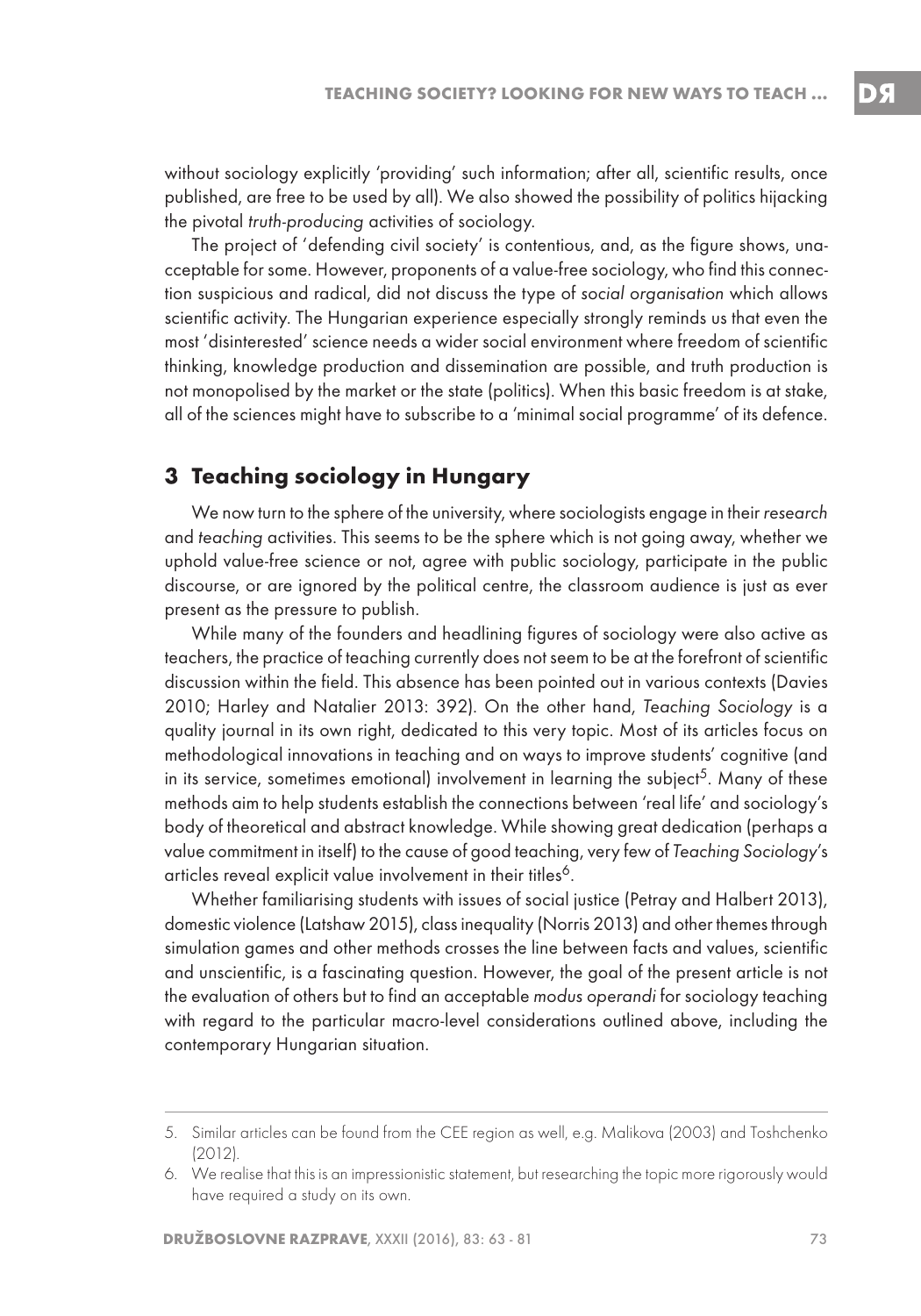#### **3.1 The situation of sociology in Hungarian higher education**

As we have mentioned earlier, sociology was established as an academic discipline after the second world war in Hungary, more precisely in the 1960s (Némedi 2009: 155). Currently, 9 universities offer sociology as a BA programme (Hungarian Educational Office 2012), in the capital Budapest and 4 other major cities. In the last five years the number of first-year students enrolled in these programmes has risen from 300 to over 500, while roughly 100 people started sociology MA studies each year (Felvi n.d.<sup>7</sup>). Sociology teaching takes place within Humanities faculties in several universities, while some have Social Science faculties. Furthermore, thousands of students of humanities, economic and social sciences (but also engineers and medical students) will study sociology at an introductory level, either as mandatory or elective classes.

Both of the present authors are actively involved in teaching sociology at two of Budapest's universities. We hope to be intellectually fit for both the researcher and teacher roles. Currently, neither of us is involved in social activism, and we would not find the use of , the academic platform" for such activity acceptable. Having also outlined above the dire position in which sociology finds itself in the (increasingly pseudo-) democratic decision- and will-formation process in contemporary Hungary, we came to realise that quite possibly the biggest 'power' we have in shaping society is through teaching sociology to some 400-500 undergraduate students every year (this is the number of students who participate in our introductory classes $8$ ). So the question arises: How can we use this power responsibly?

#### **3.2 Teaching scientific sociology**

One possible approach is to teach scientific professionalism. This tradition goes back to Weber, who emphasised the importance of specialised training, a strict adherence to facts and exactness even at the cost of seeming 'boring' to the audience, and stated that pedagogical losses result from the introduction of 'the manner of public discussion' into education (Weber 1949: 2–4). Elsewhere, he explicitly warns that all matters political must stay outside the lecture hall (Weber 1946: 145–147). Proponents of value-free sociology would certainly agree with him. Brint emphasises academic 'rigour' because it is essential to doing valid sociological research, and contends that students should find as much excitement in learning these skills as some might do in 'changing society' (Brint 2005: 61–62). Deflem (2013) also strongly argued for the strengthening of professional requirements in sociological curricula.

Presumably, all this could be done in an elegant, value-free way. However, as we have pointed out above, even a keen eye for methodological correctness becomes a political force in situations such as the Hungarian 'national consultation', whereby the government seeks to produce its own knowledge through manipulation. Therefore, a strict professional

<sup>7.</sup> We obtained these numbers through an online database query. In the references, we include the URL of the database's main page.

<sup>8.</sup> Presently, only one of us teaches specialised subfields of sociology: namely, history of sociology, sociological theory, and scientific writing. We are not active in teaching methodological courses.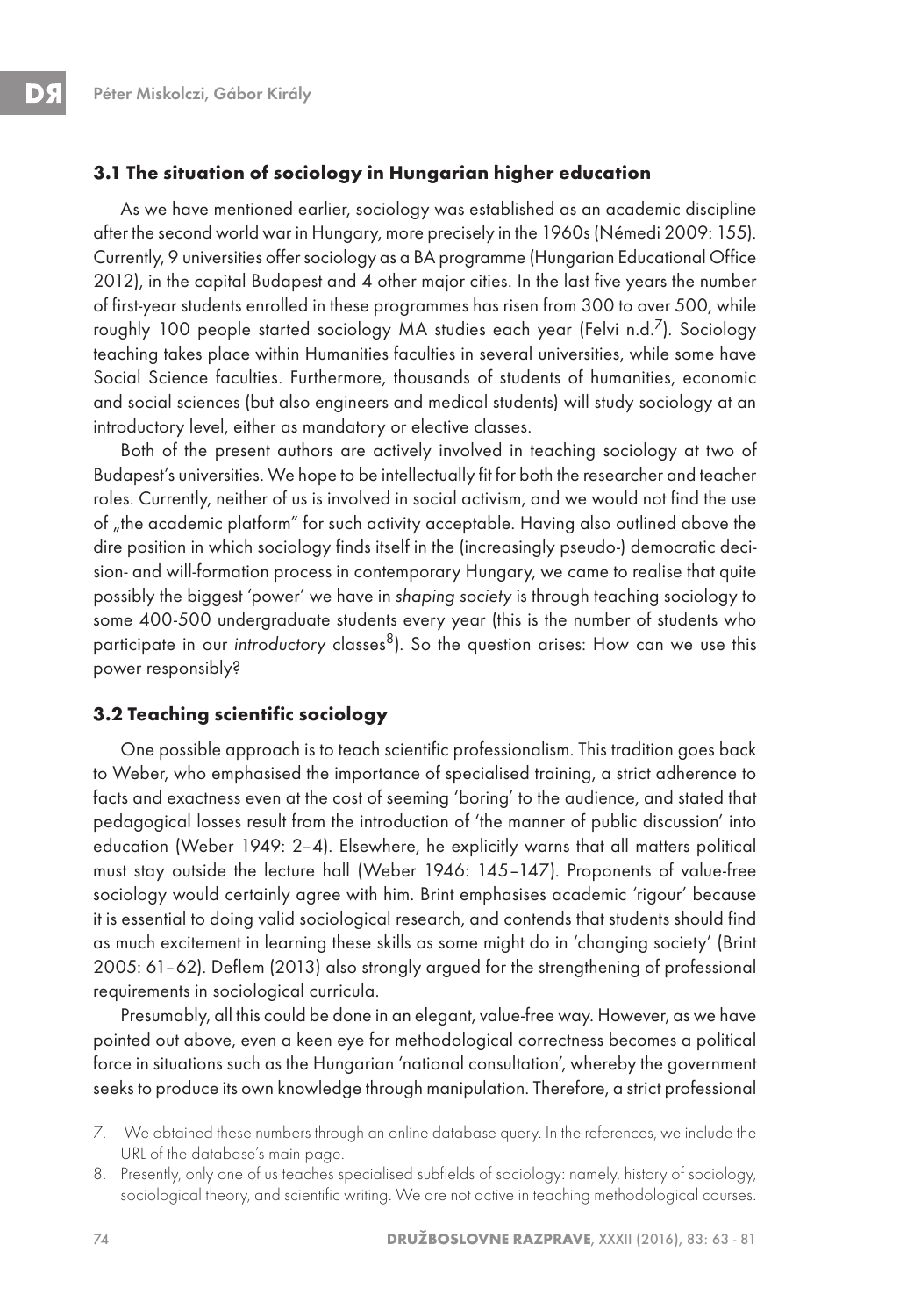training becomes at once an act of defiance. However, this is not the reason for which we do not make scientific rigour the only priority in our introductory courses.

Rather, it is the fact that a strict style of professional training would be at odds with the fields of study and number of our audience. Each year, roughly 300 first-year students participate in our introductory course at the Corvinus University of Budapest, out of whom roughly 70 will take part in the sociology programme (the rest of them study political science, media and communications, and international studies). Out of those 70, not all of them will do a sociology MA, and roughly 5-10 can be expected to begin PhD studies. Then, at Budapest Business School, we have 120-180 students of economics, management, finance and human resources a year, for whom sociology is only an elective subject. Very few of these students will become social scientists in a strict sense, and that is why we believe we should introduce them to a different cross-section of the science of sociology – one we elaborate upon in the next section.

#### **3.3 Critical thinking and reflexivity**

Reflexivity and critical thinking, also strongly linked to abilities of complex reasoning and communication, are 21<sup>st</sup>-century skills (indispensable in a knowledge-based economy) that higher education generally aims to improve in students (Arum and Roksa 2011). We believe that sociology teaching can play a big part in improving these skills.

Critical thinking can be defined as the ability "to evaluate, reason and question ideas and information" (Grauerholz et al. 2009, quoted in Rickles et al. 2013). It involves the evaluation of information on the basis of logical and empirical sufficiency, as well as the ability of creative argumentation. It is an exercise in rationality and logic. One of its basic requirements is the ability to apply theoretical concepts to real-world phenomena (Rickles et al. 2013: 272).

Reflexivity is described by Kaufman (2013) as both "a process of being and a process of thinking". It involves being "conscious of the lenses through which we view the world", understanding our 'situationality' and 'positionality'. Being reflexive is to gain awareness of our own categories and processes of thought, which we typically take for granted. Kaufman highlights that these operations are strongly linked to rigorous scientific methodology as well. However, the importance of reflexivity does not lie solely in methodology, but also in a wider realisation of the constrained and subjective nature of our personal worldviews (Kaufman 2013: 71).

How can we improve critical thinking and reflexivity in sociology classes? First of all, by demonstrating the scientific nature of sociology: its methodological exactness and empirical basis (even if we do not require our students to become methodological experts themselves). Our students should be able to realise the similarities as well as the big differences between scientific and everyday thinking. We also familiarise them with sociology's findings: from classics to contemporary ones. This should help them realise that while 'naturally' we are all 'experts' of the social world we live in, sociology has its own special viewpoint and body of knowledge (and is not 'arbitrary', as some may think). This can perhaps bring the benefit of enhancing sociology's public image a little as well.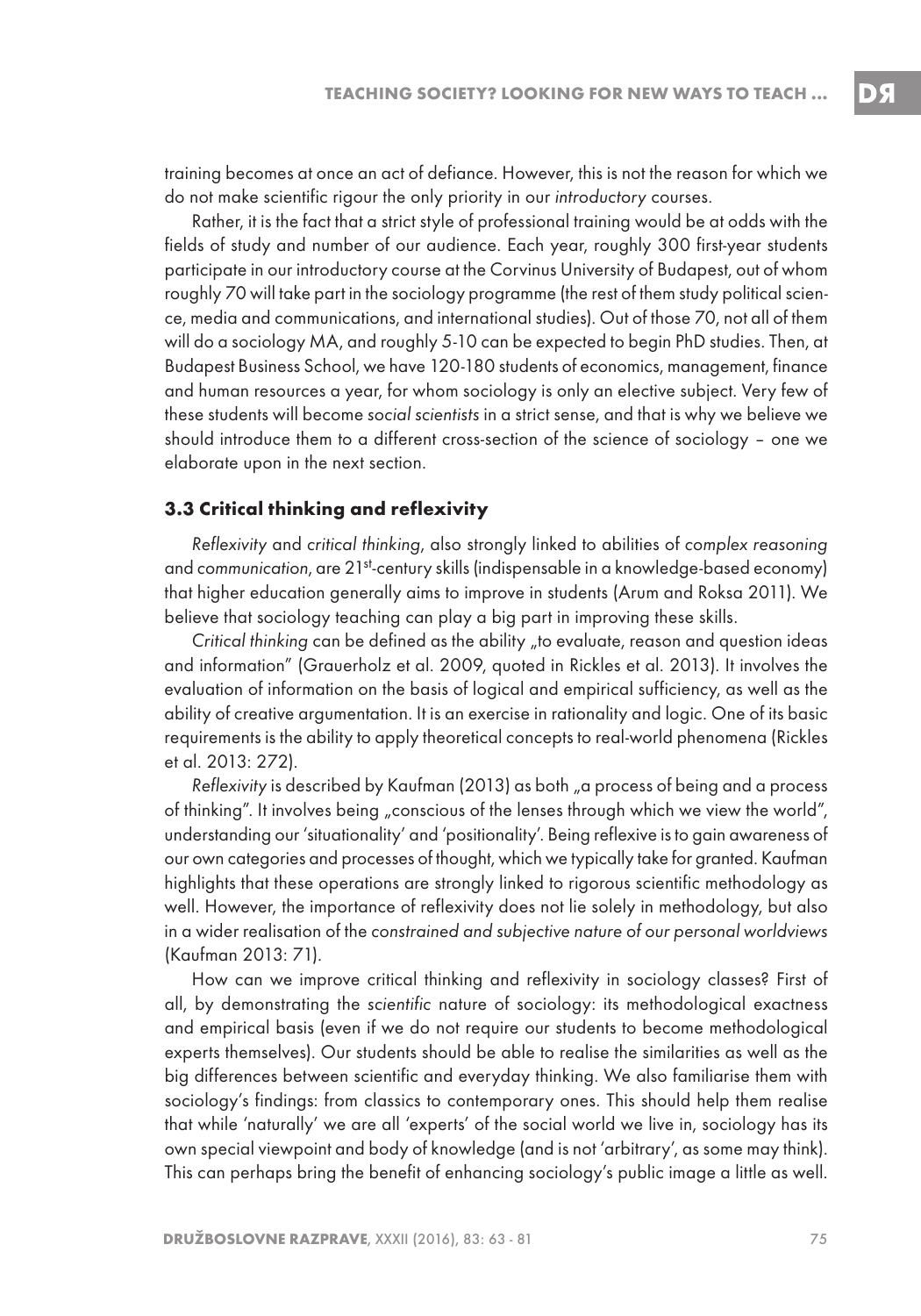Often, we see that sociological findings are in conflict with the preconceived worldview or values of some of our students – we take this conflict as a starting point for dialogue, not wanting to inculcate 'the truth' into our students, but to help them develop the abilities of reflexivity and critical thinking, both towards their own views and those of science. They can rethink the relationship of their own values to social reality, and they become aware of the processes whereby truth is produced and gains acceptance. Incidentally, this also implies criticality towards power (of any kind), therefore, by developing these  $21^{st}$ -century skills, we again find that we are not producing obedient subjects of the state. Still, this does not seem to go beyond the 'minimal programme' described earlier.

#### **3.4 Dialogic teaching – Value-involved teaching?**

We have already touched upon the topic of dialogue above. The term was the central idea of Burawoy's programme, and it is applicable to education as well. He calls students sociology's "first and captive public", suggesting that teaching falls under the auspices of public sociology. Indeed, he derides standardised courses and intensive examinations as "disciplinary techniques". According to him, we should engage students in dialogic teaching, starting from their experience, not taking them for 'empty vessels' to be filled with some authoritative 'truth' (Burawoy 2005a: 5-9).

Burawoy himself recommends service learning, a method which involves students in a project that serves a community. Arguably, this goes beyond the boundaries of value-free science. There are also a number of other educational methods that combine learning with experience (conducting local case studies, games, simulations), and might or might not be aimed at developing empathy in students – something which, according to Latshaw (2015), is "an unspoken goal of many sociology courses" (Latshaw 2015: 277). We believe that reflexivity and critical thinking are already steps in the direction of empathy – the ability to see a situation from someone else's point of view –, and therefore this latter is not a goal in itself in our courses. Besides, the number of our students does not really permit the use of experiential methods.

However, we believe in dialogue as a method. In the age of information technology, the authority of the teacher has greatly diminished and no one can possibly hold a monopoly over knowledge anymore. What is more, the university lecturer basically has to compete with a myriad forms of entertainment that the digital world provides to the young audience (Jeffries and Andrews 2014). In such a situation, we find dialogic teaching especially valuable. We strive to make this dialogue more than merely formal, allowing time for debates, and demonstrating the connections between the sociological body of knowledge and the personal experience and views of our students. Finding and articulating these connections on the spot is one of the biggest challenges but also one of the biggest thrills of the teacher's job, and it adds an element of improvisation to each lesson, making every occasion unique.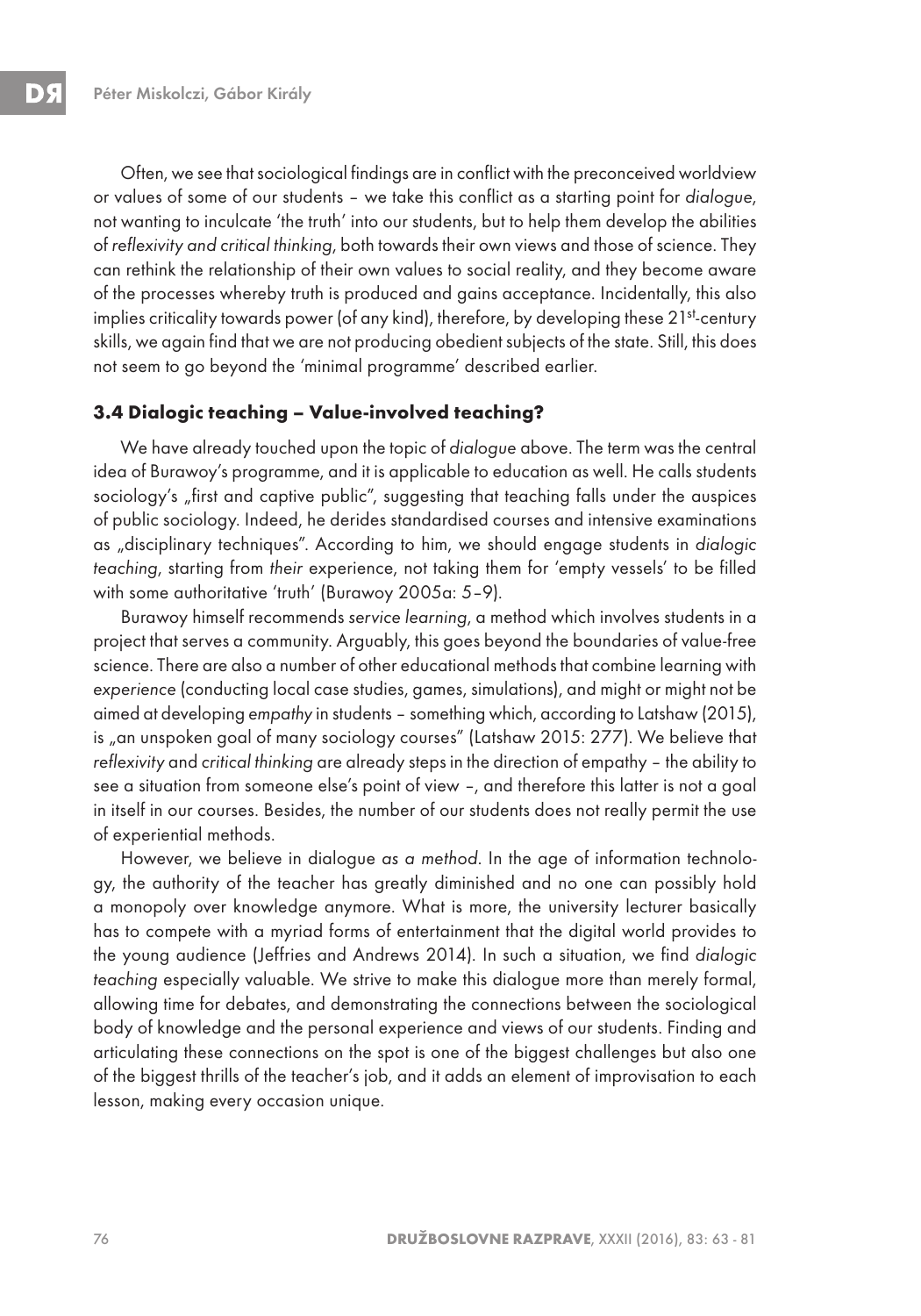#### **3.5 The role of course assessment**

Obviously, we cannot make a person think critically and reflexively if they refuse to do so. Nevertheless, we aim to steer our students gently towards greater levels of dedication to learning sociology. Quoting John W. Moore, Eric Mazur (1997) writes that "for students, the exam is the dog and the course is the tail", meaning that the way a course is assessed influences the way students learn it. Our assessment system consists of several elements. First, we admit that while we recognise the frustration of Deflem (2013) who writes that earning a college degree has lately become "a matter of justice" and the idea of an earned degree seems to be ridiculed, we do not consider it our duty to "sift" students. Therefore it is possible to get a pass by answering a set of multiple-choice questions, although nobody gets through without having learnt a few basics of methodology and sociological findings. However, in order to get good grades, students also have to write a short research proposal on a given topic as part of the exam, testing their scientific thinking. Further, active participation in lessons is rewarded with a small amount of extra points, which can also be earned by way of preparing small-scale project works throughout the semester, in which students can try their hands at writing a well-referenced, critically thought-out university paper. At Corvinus University, we also prescribe certain readings which are then tested. According to Arum and Roksa (2011: 204–205), the amount of reading and writing exercises correlate with the improvement of students' skills during college years.

Finally, we are determined to investigate and improve the effectiveness of our teaching practices. In accordance with the concept of the knowledge-creating school (Hargreaves 1999), we have decided to develop some research about our activities. With the use of diagrams called mind maps, we collected data from our Corvinus University students in September (before the start of the introductory course) and December 2015 (at the end) (Miskolczi et al. 2016). We are currently undertaking data analysis, which will help us understand, both in quantitative and qualitative terms, how students view sociology prior to studying it, how the course alters their views, how much and what they learn from it.

# **4 Conclusion**

Sociology and its practitioners constantly face a dilemma about their possible roles in producing knowledge and shaping society. On the one hand, the debate may seem philosophical, concerning the worlds of facts and values. However, the stakes are already high here, because whether sociology can or should be value-free will suggest different approaches to resolve the 'role ambiguity' towards the social world. It is natural for every science to guard its integrity and social standing by staying methodologically rigorous and strictly neutral (almost 'disinterested'). At the same time, scientific truth production is not a solitary activity, it involves the free exchange, discussion and criticism of findings and ideas. Therefore, we can observe that scientific activity – sociology included – is tied to a way of social organisation which allows this discourse to take place.

Because of its historical trajectory, sociology in Hungary lacks credibility in the eyes of a large part of the population, and is also disliked and neglected by politics. While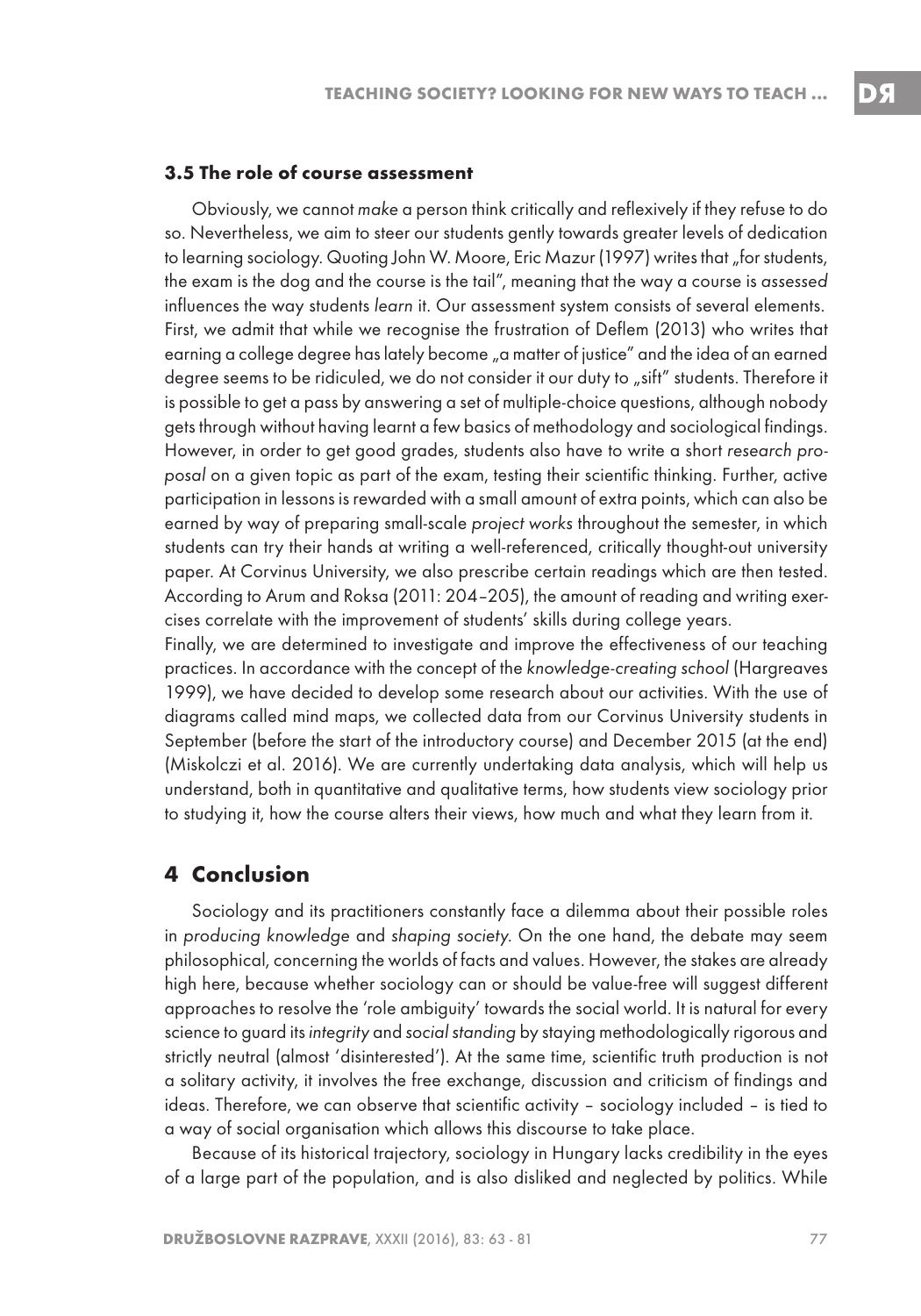sociology used to play a part in public discourse throughout the decades of democratisation, currently the Hungarian government is carrying out large-scale 'truth production' exercises on its own, in the service of the logic of politics and power. Through teaching sociology to a few hundred students every year, we will inevitably come across this problematic situation. By showing the scientific and dialogic nature (which are not opposites) of sociology to our students, we can enhance their reflexive and critical sensitivity to issues of knowledge production and the possibility of multiple viewpoints – the earmarks of a 'grown-up' citizen. We do not demand to have a say in shaping society by communicating our personal values to students, but rather we prepare them to act as autonomous agents in a democratic society, towards the full realisation of their personal and collective potential.

# **References**

- Albrecht, Morgan (2016): Right Wing Trends and Xenophobia in Poland: What This Means for the Rest of Europe. Available from: http://eucenter.scrippscollege.edu/wp-content/uploads/ files/2016/03/MorganAlbrecht\_PolandEUPaper.pdf (Accessed 17. 05. 2016).
- Artemisszió Foundation blog (2015): Migrációval foglalkozó kutatók kérése Magyarország Kormányához. Available from: http://artemisszio.blog.hu/2015/04/30/migracioval\_foglalkozo\_kutatok\_kerese\_magyarorszag\_kormanyahoz (Accessed 12. 06. 2016).
- Arum, Richard, and Roksa, Josipa (2011): Limited Learning on College Campuses. Society, 48 (3): 203–207.
- Bernáth, Gábor, and Messing, Vera (2015): Bedarálva: A menekültekkel kapcsolatos kormányzati kampány és a tőle független megszólalás terepei. Médiakutató, 16 (4): 7–17.
- Black, Donald (2013): On the almost inconceivable misunderstandings concerning the subject of value-free social science. The British Journal of Sociology, 64 (4): 763–780.
- Bocskor, Ákos (manuscript, 2016): Government-initiated anti-immigration sentiments and its impact on the mainstream media during the 2015 refugee crisis in Hungary.
- Boyadijeva, Pepka (2009): Shooting at a Moving Target: Rediscovering Sociology in Bulgaria. In Sujata Patel (ed.): The ISA Handbook of Diverse Sociological Traditions: 163–174. London: Sage.
- Brint, Steven (2005): Guide for the Perplexed: On Michael Burawoy's "Public Sociology". The American Sociologist, 36 (3–4): 5–26.
- Burawoy, Michael (2005a): For Public Sociology. American Sociological Review, 70 (1): 4–28.
- Burawoy, Michael (2005b): Response: Public sociology: populist fad or path to renewal? The British Journal of Sociology, 56 (3): 417–432.
- Burawoy, Michael (2007): Open the social sciences: To whom and for what? Portuguese Journal of Social Science, 6 (3): 137–146.
- Burawoy, Michael (2009): Public sociology in the age of Obama. Innovation The European Journal of Social Science Research, 22 (2): 189–199.
- Campbell, Bradley (2014): Anti-Minotaur: The Myth of a Sociological Morality. Society, 51 (5): 443–451.
- Davies, Kim (2010): Presidential Speeches and Teaching Sociology (2009 MSSA Presidential Address). Sociological Spectrum, 30 (6): 623–638.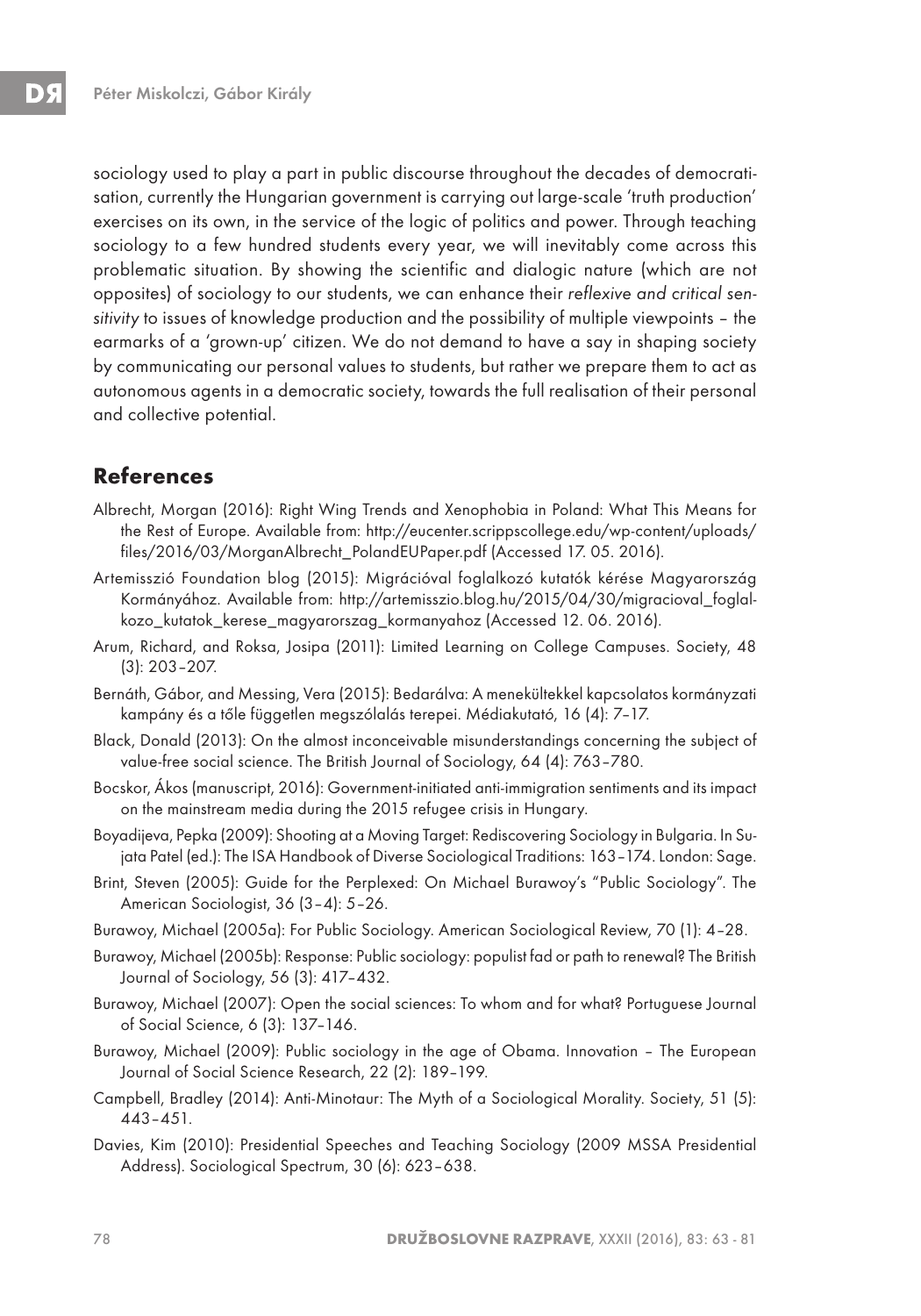- Deflem, Mathieu (2013): The Structural Transformation of Sociology. Society, 50 (2): 156–166. Finkelstein, Marv (2009): Toward Teaching A Liberating Sociological Practicality. Challenges for Teaching, Learning and Practice. Teaching Sociology, 37 (1): 89–102.
- Goffman, Erving (1974): Frame analysis: An essay on the organization of experience. Boston: Harvard University Press.
- Gorski, Philip S. (2013): Beyond the Fact/Value Disctinction: Ethical Naturalism and the Social Sciences. Society, 50 (6): 543–553.
- Greskovits, Béla (2015): The Hollowing and Backsliding of Democracy in East Central Europe. Global Policy, 6 (S1): 28–37.
- Habermas, Jürgen (1984): The Theory of Communicative Action. Boston, MA: Beacon.
- Habermas, Jürgen (1996): Between Facts and Norms. Cambridge: MIT Press.
- Hargreaves, David H. (1999): The Knowledge creating School. British journal of educational studies, 47 (2): 122–144.
- Halasz, Judith R., and Kaufman, Peter (2008): Sociology as Pedagogy. How Ideas from the Discipline Can Inform Teaching and Learning. Teaching Sociology, 36 (4): 301–317.
- Harley, Kirsten, and Natalier, Kristin (2013): Teaching sociology reflections on the discipline. Journal of Sociology, 49 (4): 389–396.
- Jeffries, Pamela R., and Andrews, David W. (2014): University Teaching 101. Coursera Online Course. Available from: https://www.coursera.org/course/univteaching101 (Accessed 22. 03. 2014).
- Kaufman, Peter (2013): Scribo Ergo Cogito: Reflexivity Through Writing. Teaching Sociology, 41 (1): 70–81.
- Kornai, János (2015): Hungary's U-Turn: Retreating from Democracy. Journal of Democracy, 26 (3): 34–48.
- Körösényi, András (2005): Political Representation in Leader Democracy. Government and Opposition, 40 (3): 358–378.
- Kuczi, Tibor (1991): Magánnyelv szociológia közbeszéd. Replika, (2–3): 68–80.
- Kuczi, Tibor, and Becskeházi, Attila (1992): Szociológia, ideológia, közbeszéd. Szociológia és társadalmi diskurzus. Budapest: Scientia Humana.
- Kuczi, Tibor (1996): The split sociological mind in East-European societies. Replika (special issue): 53–57.
- Lakoff, George (2014): The All New Don't Think of an Elephant! Know Your Values and Frame the Debate. Chelsea, VT: Chelsea Green Publishing.
- Latshaw, Beth A. (2015): Examining the Impact of a Domestic Violence Simulation on the Development of Empathy in Sociology Classes. Teaching Sociology, 43 (4): 277–289.
- Lengyel, György (2006): A szociológia integritásáért: Hozzászólás Michael Burawoy írásához. Replika, (54–55): 105–112.
- Malikova, Nailia Ramazanovna (2003): On a Number of Innovative Methods of Teaching Sociology. Russian Education and Society, 45 (9): 28–35.
- Mazur, Eric (1997): Peer Instruction: A User's Manual. Upper Saddle River: Prentice Hall.
- Mills, C. Wright (1959): The Sociological Imagination. New York: Oxford University Press.
- Miskolczi, Péter, Király, Gábor, Kovács, Kinga, Lovas, Yvette, and Pálóczi, Bence (2016): Fogalmak mentén: hallgatói gondolattérképek alkalmazása oktatási újítás vizsgálatára. Prosperitas, 3 (2): 111–132.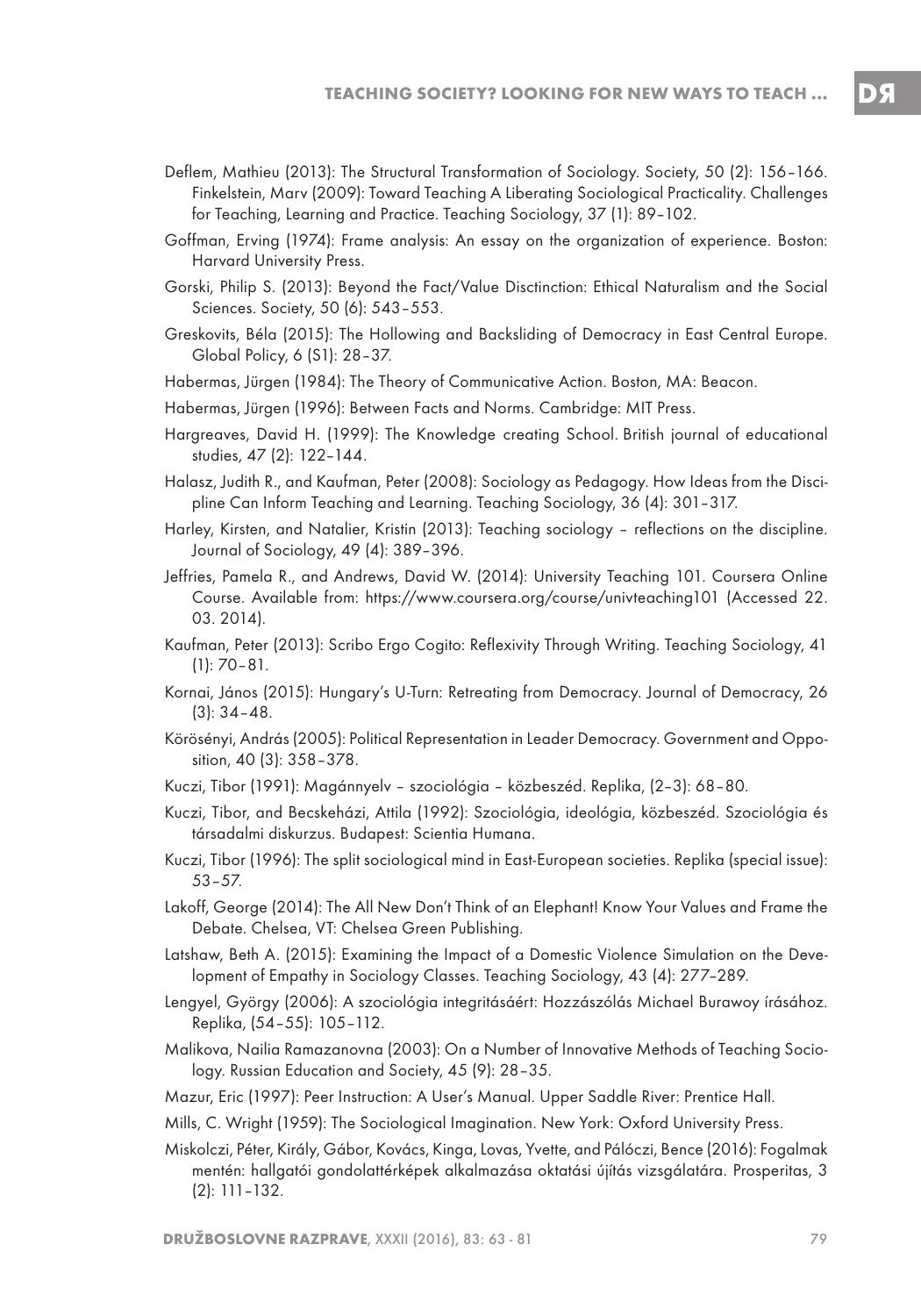- Mucha, Janusz, and Keen, Mike F. (2009): Post-Communist Democratization and the Practice of Sociology in Central and Eastern Europe. In Sujata Patel (ed.): The ISA Handbook of Diverse Sociological Traditions: 129–139. London: Sage.
- Némedi, Dénes (2009): Traditions and Ruptures in Hungarian Sociology 1900-2000. In Sujata Patel (ed.): The ISA Handbook of Diverse Sociological Traditions: 152–162. London: Sage.
- Norris, Dawn R. (2013): Beat the Bourgeoisie A Social Class Inequality and Mobility Simulation Game. Teaching Sociology, 41 (4): 334–345.
- Pakulski, Jan, and Körösényi, András (2013): Toward Leader Democracy. London: Anthem Press.
- Petray, Theresa, and Halbert, Kelsey (2013): Teaching engagement: Reflections on sociological praxis. Journal of Sociology, 49 (4): 441–455.
- Propp, Vlagyimir J. (1999): A mese morfológiája. Budapest: Osiris.
- Rickles, Michael L., Zimmer Schneider, Rachel, Slusser, Suzanne R., Williams, Dana M., and Zipp, John F. (2013): Assessing Change in Student Critical Thinking for Introduction to Sociology Classes. Teaching Sociology, 41 (3): 271–281.
- Scheiring, Gábor (2006): Barbárok a nyitott kapuk előtt: A szociológia és a késő modern fordulat. Replika, (56): 217–228.
- Szabari, Vera (2010): Határmunkálatok a magyar szociológiában: burzsoá kontra marxista szociológia. In Kutrovátz G., Láng B., Zemplén G. (eds.): Határmunkálatok a tudományban: 101–115. Budapest: L'Harmattan.
- Toschenko, Zht (ed.) (2012): On the New Approach in Sociological Education (A Roundtable). Russian Education and Society, 54 (7): 39–57.
- Weber, Max (1946): Science as a Vocation. In. H. H. Gerth and C. W. Mills (eds.): From Max Weber: Essays in Sociology: 129–156. New York, NY: Oxford University Press.
- Weber, Max (1949): The Meaning of "Ethical Neutrality" in Sociology and Economics. In E. A. Shils and H. A. Finch (eds.): The Methodology of the Social Sciences: 1–47. Glencoe, IL: The Free Press.
- Zaslavskaia, Tatiana (1997): The Role of Sociology in Russia's Transformation. Russian Social Science Review, 38 (6): 28–39.
- Zdravosmyslova, Elena (2009): What is Russian Sociological Tradition? Debates among Russian Sociologists. In Sujata Patel (ed.): The ISA Handbook of Diverse Sociological Traditions: 140–151. London: Sage.

## **Sources**

- Hungarian Educational Office (Oktatási Hivatal) (2012). Higher education statistics 2012. (Felsőoktatási statisztikák 2012.) Available from: http://www.oktatas.hu/felsooktatas/felsooktatasi\_statisztikak/!DARI\_FelsooktStat/fir/fir\_stat2012/stat2012\_315.xlsx (Accessed 23. 09. 2016).
- Felvi.hu (n.d.). Statistics of previous years in Hungarian higher education. (Elmúlt évek statisztikái.) Available from: https://www.felvi.hu/felveteli/ponthatarok\_rangsorok/elmult\_evek (Accessed 23. 09. 2016).